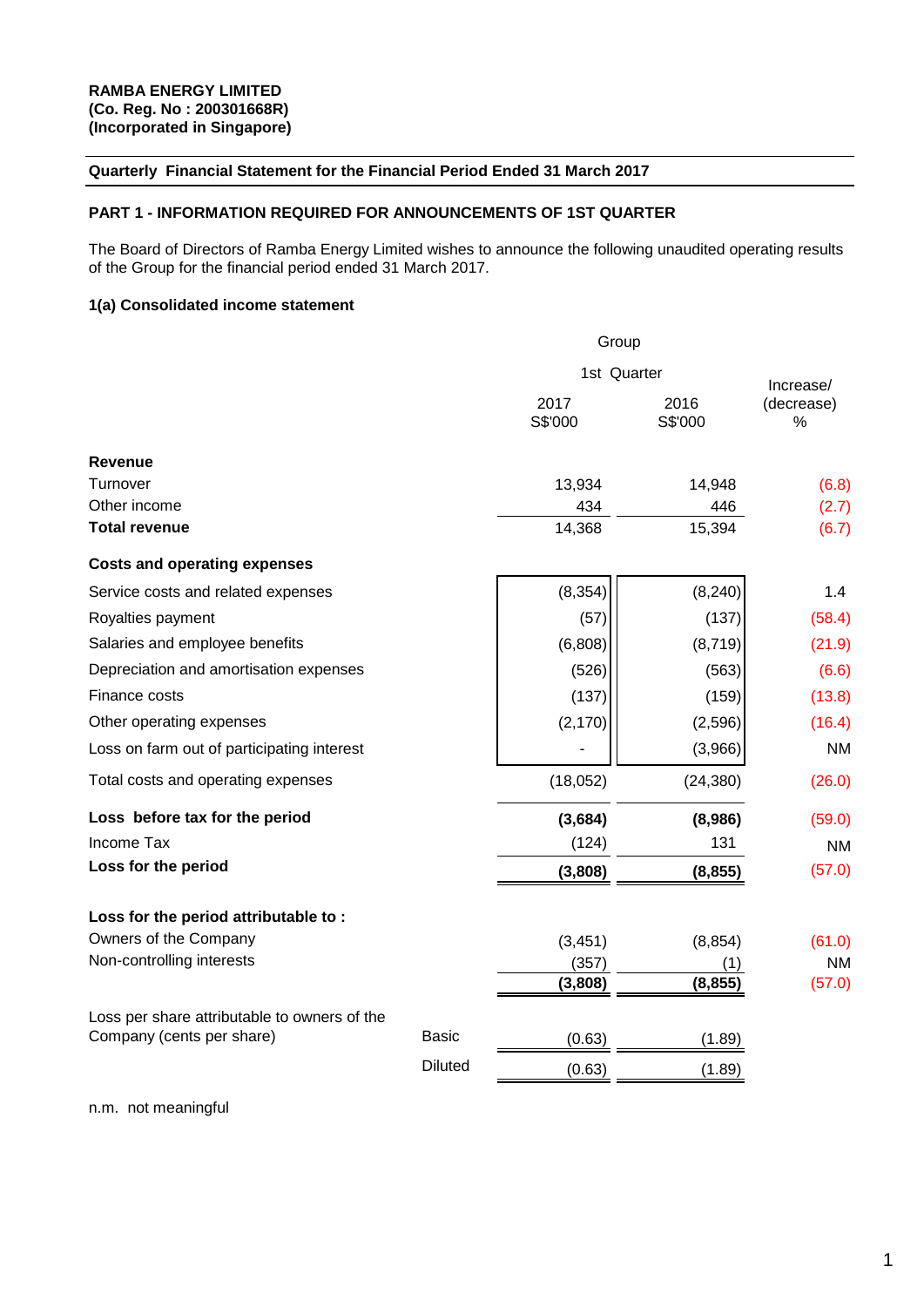|                                                                     | Group<br>1st Quarter |         |
|---------------------------------------------------------------------|----------------------|---------|
| <b>Notes to Group Income Statement</b>                              | 2017                 | 2016    |
| Other income includes:                                              | S\$'000              | S\$'000 |
| Interest income from banks                                          | 17                   | 75      |
| Leasing income                                                      | 30                   | 39      |
| Service partners charges                                            | 18                   | 20      |
| Other operating expenses includes:                                  |                      |         |
| Foreign exchange loss, net                                          | (886)                | (638)   |
| Legal and other professional fees                                   | (21)                 | (660)   |
| Impairment of intangbile assets                                     |                      | (10)    |
| Gain on disposal of plant, property and equipment                   | 2                    |         |
| Rental & utilities - office                                         | (161)                | (171)   |
| Other administrative & operating expenses                           | (493)                | (637)   |
| <b>Finance costs comprises:</b>                                     |                      |         |
| Interest on borrowings                                              | (101)                | (107)   |
| Finance lease charges                                               | (19)                 | (31)    |
| Unwinding of discount on abandonment & site restoration liabilities | (17)                 | (21)    |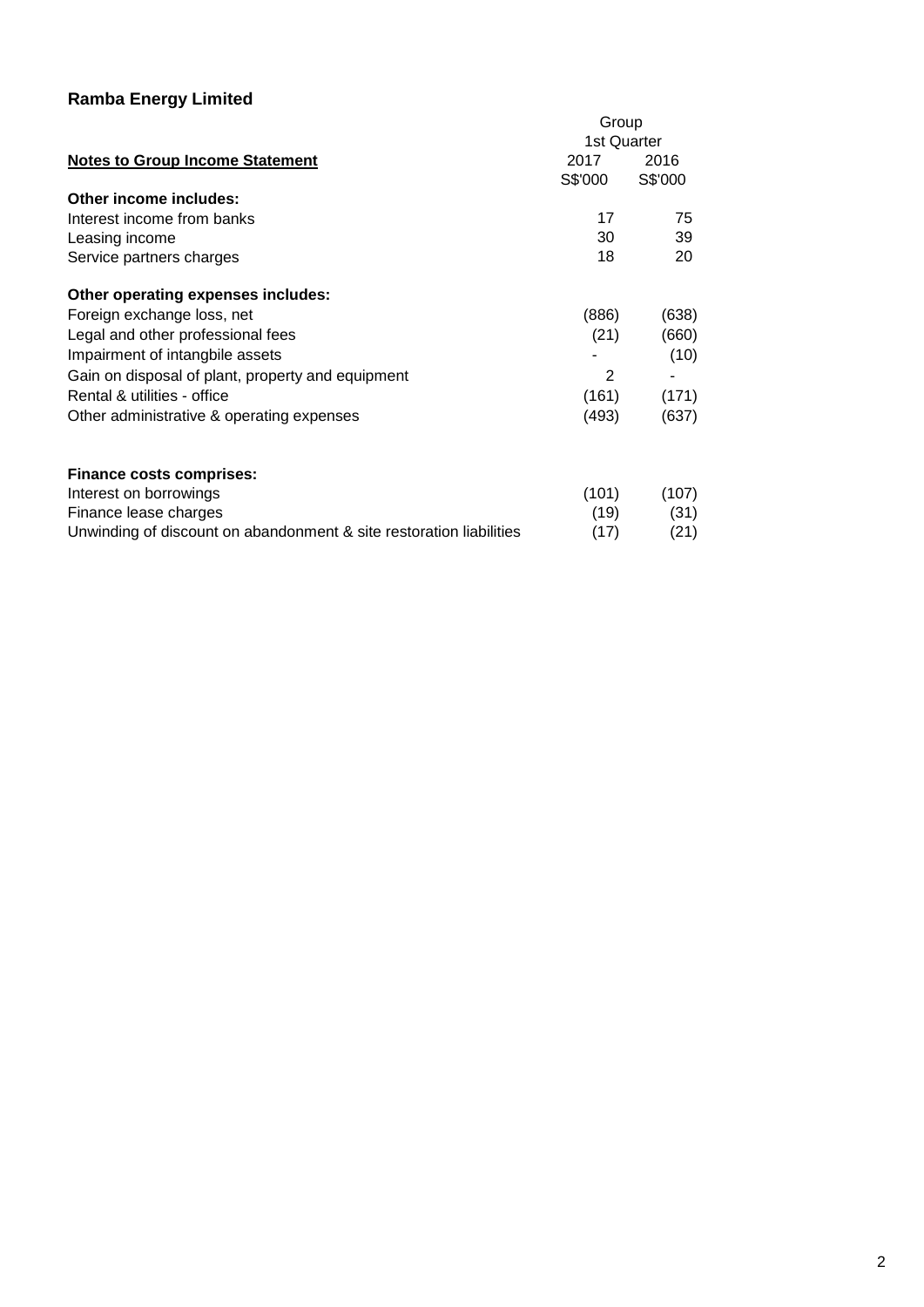### **1b(i) A statement of financial position (for the issuer and group), together with a comparative statement as at the end of the immediately preceding financial year.**

|                                                 | Group          |           | Company                      |                          |
|-------------------------------------------------|----------------|-----------|------------------------------|--------------------------|
| <b>Balance Sheets as at</b>                     | 31.3.17        | 31.12.16  | 31.3.17                      | 31.12.16                 |
|                                                 | <b>S\$'000</b> | S\$'000   | S\$'000                      | S\$'000                  |
| <b>Non-current assets</b>                       |                |           |                              |                          |
| Oil and gas properties                          | 22,905         | 22,635    |                              |                          |
| Property, plant and equipment                   | 5,270          | 5,372     | 171                          | 199                      |
| Intangible assets                               | 1,296          | 1,333     | 5                            | 6                        |
| Investment in exploration and evaluation assets | 22,486         | 23,195    |                              |                          |
| Investment in marketable securities             | 3              | 3         | 3                            | 3                        |
| Investments in subsidiaries                     |                |           | 9,426                        | 9,426                    |
| Loans to subsidiaries                           |                |           | 29,288                       | 29,289                   |
|                                                 |                |           |                              |                          |
| Other assets                                    | $\overline{2}$ | 2         |                              |                          |
| Other receivables                               | 9,151          | 9,278     |                              |                          |
| Deferred tax assets                             | 115            | 115       |                              |                          |
| <b>Fixed deposits</b>                           | 1,200          | 2,423     |                              |                          |
|                                                 | 62,428         | 64,356    | 38,893                       | 38,923                   |
|                                                 |                |           |                              |                          |
| <b>Current assets</b>                           |                |           |                              |                          |
| Trade receivables                               | 11,578         | 12,269    |                              |                          |
| Other receivables                               | 28,139         | 31,470    | 65,440                       | 67,265                   |
| Prepaid operating expenses                      | 991            | 736       | 104                          | 108                      |
| Inventories                                     | 181            | 172       |                              |                          |
| Leased assets                                   | 8              | 10        |                              |                          |
| Cash and bank balances                          | 13,952         | 11,730    | 316                          | 584                      |
|                                                 |                |           |                              |                          |
|                                                 | 54,849         | 56,387    | 65,860                       | 67,957                   |
|                                                 |                |           |                              |                          |
| <b>Current liabilities</b>                      |                |           |                              |                          |
| Trade payables                                  | 16,802         | 16,357    |                              |                          |
| Other payables                                  | 29,942         | 28,740    | 4,753                        | 4,823                    |
| Provisions                                      | 525            | 499       |                              |                          |
| Finance lease liabilities                       | 617            | 812       | 60                           | 79                       |
| Loans and borrowings                            | 2,013          | 2,083     |                              |                          |
| Income tax payable                              | 33             | 49        |                              | 16                       |
|                                                 | 49,932         | 48,540    | 4,813                        | 4,918                    |
|                                                 |                |           |                              |                          |
| <b>Net current assets</b>                       | 4,917          | 7,847     | 61,047                       | 63,039                   |
| <b>Non-current liabilities</b>                  |                |           |                              |                          |
| Other payables                                  | 13,106         | 13,632    | $\qquad \qquad \blacksquare$ | $\overline{\phantom{0}}$ |
| Provisions                                      | 1,907          | 1,831     | 39                           | 39                       |
| Abandonment and site restoration liabilities    | 837            | 850       |                              |                          |
|                                                 | 881            | 989       |                              |                          |
| Finance lease liabilities                       |                |           | 30                           | 30                       |
| Loans and borrowings                            | 2,013          | 2,083     |                              |                          |
| Deferred tax liabilities                        | 2,669          | 2,733     |                              |                          |
|                                                 | 21,413         | 22,118    | 69                           | 69                       |
| <b>Net assets</b>                               | 45,932         | 50,085    | 99,871                       | 101,893                  |
|                                                 |                |           |                              |                          |
| <b>Equity attributable to the owners</b>        |                |           |                              |                          |
| of the Company                                  |                |           |                              |                          |
| Share capital                                   | 138,222        | 137,886   | 138,222                      | 137,886                  |
| Treasury shares                                 | (935)          | (935)     | (935)                        | (935)                    |
| Other reserves                                  | 3,337          | 4,582     | 4,400                        | 5,025                    |
| <b>Accumulated losses</b>                       | (91, 775)      | (88, 794) | (41, 816)                    | (40, 083)                |
|                                                 | 48,849         | 52,739    | 99,871                       | 101,893                  |
| <b>Non-controlling interests</b>                | (2, 917)       | (2,654)   |                              |                          |
| <b>Total equity</b>                             | 45,932         | 50,085    | 99,871                       | 101,893                  |
|                                                 |                |           |                              |                          |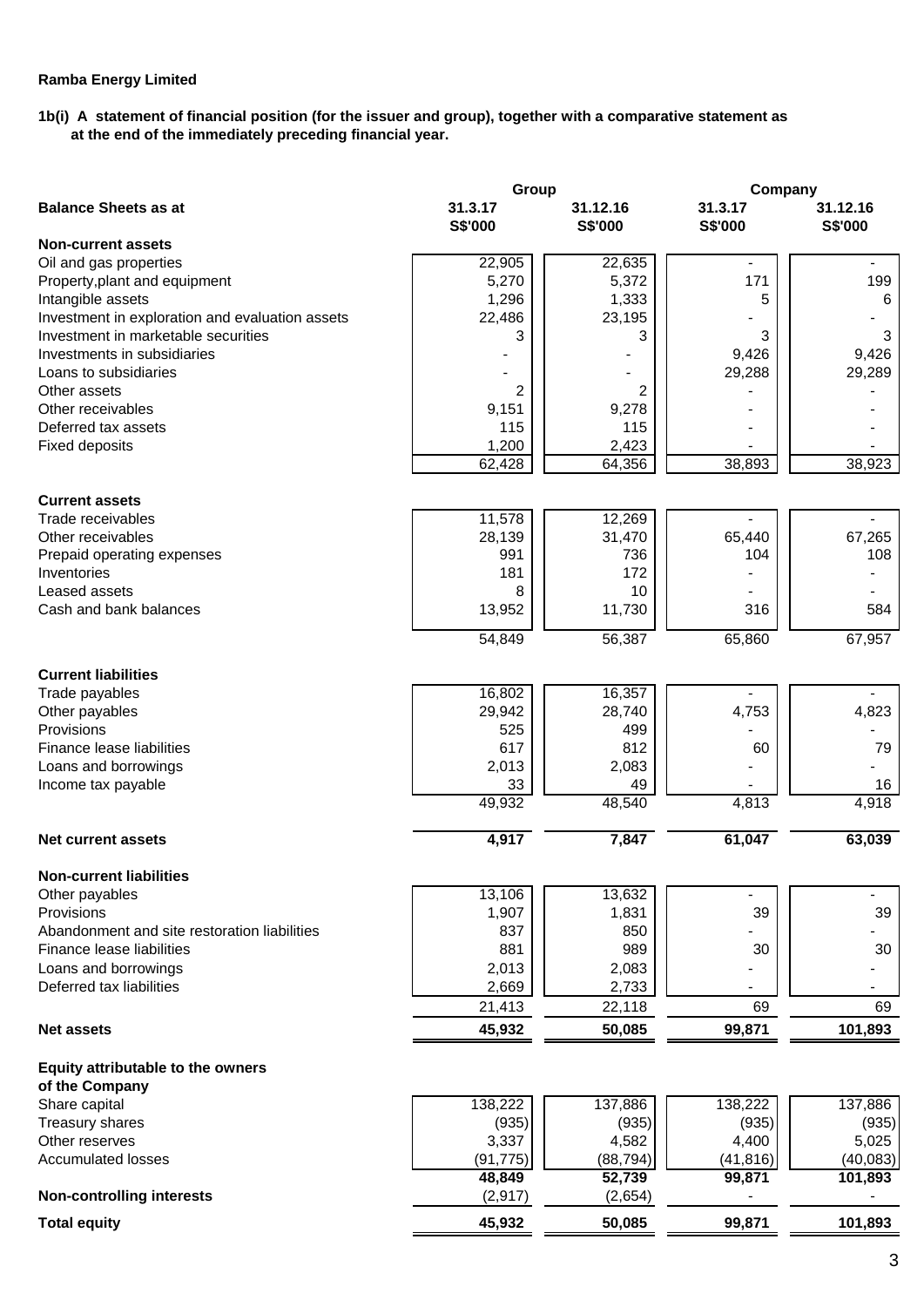### **1(b)(ii). Aggregate amount of Group's borrowings and debt securities**

|              |                                                               | 31 Mar 17<br>S\$'000 | 31 Dec 16<br>S\$'000 |
|--------------|---------------------------------------------------------------|----------------------|----------------------|
| $\mathbf{1}$ | Amount repayable in one year or less, or on demand<br>Secured | 2,630                | 2,895                |
| $\mathbf{2}$ | Amount repayable after one year<br>Secured                    | 2,894                | 3,072                |
|              | <b>Total</b>                                                  | 5,524                | 5,967                |

Certain subsidiaries of the Company pledged their transport equipment as security for finance lease facilities granted by financial institutions.

The loan and borrowings are secured by way of a fixed charge over the subsidiary's operating accounts, a share charge over the Group's equity share in the subsidiary, a corporate guarantee by the Company and personal guarantee provided by related party, Edward Seky Soeryadjaya.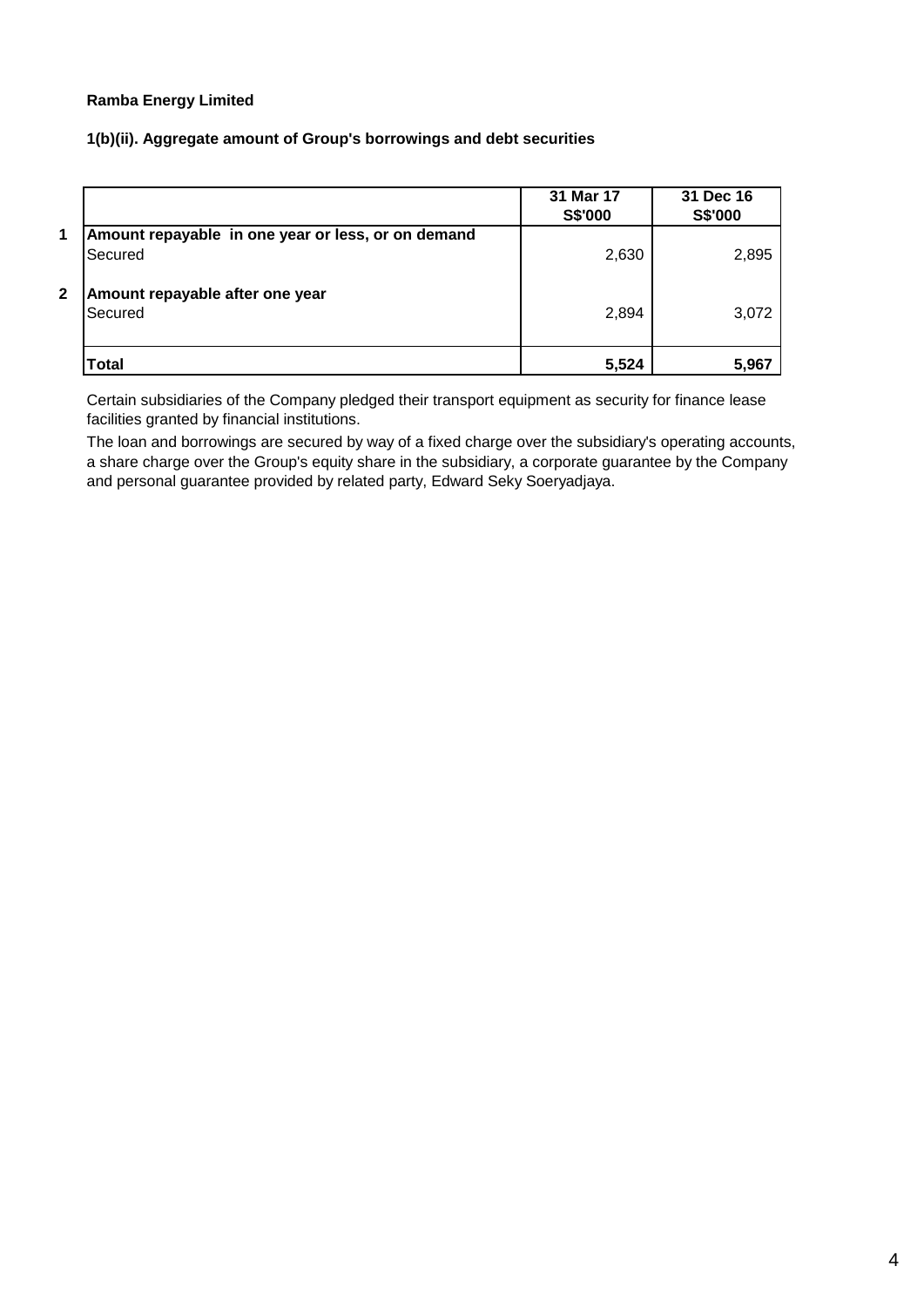## **STATEMENT OF COMPREHENSIVE INCOME**

|                                                                                                     | Group                     |                           |  |  |
|-----------------------------------------------------------------------------------------------------|---------------------------|---------------------------|--|--|
|                                                                                                     | <b>1Q 2017</b><br>S\$'000 | <b>1Q 2016</b><br>S\$'000 |  |  |
| Loss, net of tax for the period                                                                     | (3,808)                   | (8, 855)                  |  |  |
| Other comprehensive income<br>Items that may be reclassified subsequently to profit or loss :       |                           |                           |  |  |
| Re-measurement of defined benefit obligation<br>Foreign currency translation                        | (36)<br>(490)             | 77<br>(2,027)             |  |  |
| Total comprehensive loss for the period                                                             | (4, 334)                  | (10,805)                  |  |  |
| Total comprehensive loss attributable to:<br>- Owners of the Company<br>- Non-controlling interests | (4,071)<br>(263)          | (10, 880)<br>75           |  |  |
|                                                                                                     | (4, 334)                  | (10, 805)                 |  |  |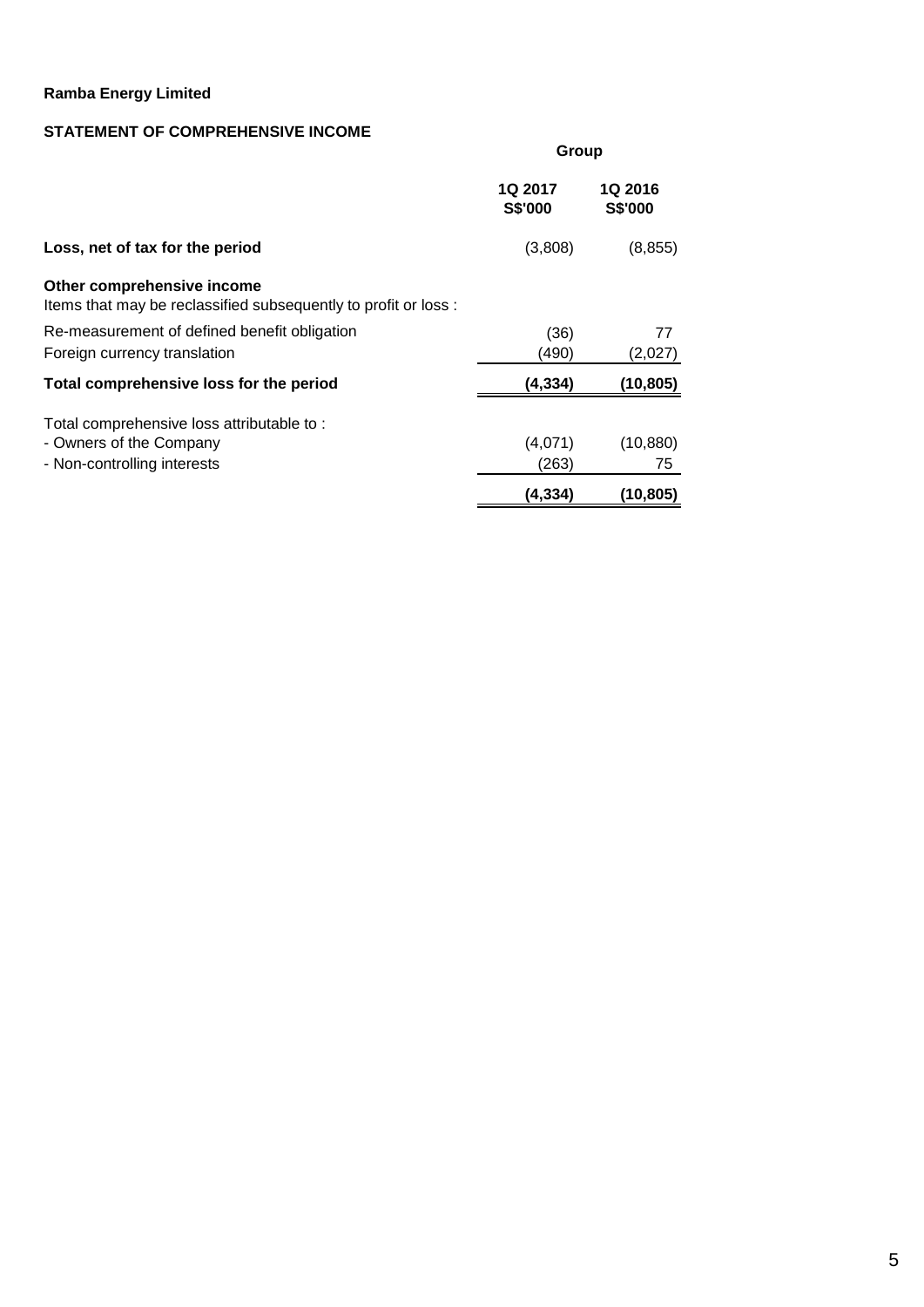1(c) A cash flow statement (for the group), together with a comparative statement for the corresponding  **financial year.** 

|                                                                                    | Group                                         |                                           |  |  |
|------------------------------------------------------------------------------------|-----------------------------------------------|-------------------------------------------|--|--|
|                                                                                    | For the quarter ended<br>31.3.2017<br>S\$'000 | 31.3.2016<br><b>S\$'000</b><br>(restated) |  |  |
| <b>Operating activities:</b>                                                       |                                               |                                           |  |  |
| Loss before income tax for the period<br>Adjustments for:                          | (3,684)                                       | (8,986)                                   |  |  |
| Depreciation and amortisation expenses                                             | 526                                           | 563                                       |  |  |
| Gain on disposal of property, plant and equipment                                  | (2)                                           |                                           |  |  |
| Impairment loss on intangible assets                                               |                                               | 10                                        |  |  |
| Loss on farm out of participating interest                                         |                                               | 3,966                                     |  |  |
| Share based payment                                                                | 183                                           | 2,500                                     |  |  |
| Finance costs<br>Interest income from banks                                        | 137<br>(17)                                   | 159<br>(75)                               |  |  |
| Foreign exchange translation adjustments                                           | 1,147                                         | 1,239                                     |  |  |
| Operating cash flows before working capital changes                                | (1,710)                                       | (624)                                     |  |  |
| <b>Changes in working capital</b>                                                  |                                               |                                           |  |  |
| Trade receivables                                                                  | 690                                           | (62)                                      |  |  |
| Other receivables                                                                  | 1,000                                         | 66                                        |  |  |
| Prepaid operating expenses                                                         | (255)                                         | (89)                                      |  |  |
| Inventories<br>Trade payables                                                      | (9)<br>445                                    | 10<br>553                                 |  |  |
| Other payables and provisions                                                      | 78                                            | 1,163                                     |  |  |
| Cash generated from operations                                                     | 239                                           | 1,017                                     |  |  |
| Interest income received                                                           | 17                                            | 75                                        |  |  |
| Income tax paid                                                                    | (112)                                         |                                           |  |  |
| Finance costs paid                                                                 | (120)                                         | (138)                                     |  |  |
| Net cash flows generated from operating activities                                 | 24                                            | 954                                       |  |  |
| Investing activities :                                                             |                                               |                                           |  |  |
| Proceeds from disposal of property, plant and equipment                            | 7                                             |                                           |  |  |
| Purchase of property, plant and equipment and oil and gas properties               | (1, 482)                                      | (221)                                     |  |  |
| Proceeds from farm out of participating interest                                   |                                               | 12,503                                    |  |  |
| Acquisition of intangible assets<br>Acquisition of exploration & evaluation assets | (74)                                          | (21)<br>(2,656)                           |  |  |
| Net cash flows (used in) / generated from investing activities                     | (1,549)                                       | 9,605                                     |  |  |
|                                                                                    |                                               |                                           |  |  |
| <b>Financing activities:</b>                                                       |                                               |                                           |  |  |
| Repayment of finance lease                                                         | (303)                                         | (364)                                     |  |  |
| Share issuance expenses<br>Net advance repaid by joint venture partner             | (2)<br>2,997                                  | (10)<br>(5,329)                           |  |  |
| Decrease in fixed deposits pledged                                                 | 1,223                                         |                                           |  |  |
| Net cash flows generated from / (used in) financing activities                     | 3,915                                         | (5,703)                                   |  |  |
| Net increase in cash and cash equivalents                                          | 2,390                                         | 4,856                                     |  |  |
| Effect of exchange rate changes on cash and cash equivalents                       | (168)                                         | (231)                                     |  |  |
| Cash and cash equivalents at beginning of period                                   | 11,730                                        | 11,532                                    |  |  |
| Cash and cash equivalents at end of period<br><b>Note A</b>                        | 13,952                                        | 16,157                                    |  |  |
| Note A                                                                             |                                               |                                           |  |  |
| Cash on hand and at bank                                                           | 13,952                                        | 16,157                                    |  |  |
| <b>Fixed deposits</b>                                                              | 1,200                                         | 2,423                                     |  |  |
| Cash and deposits<br>Less: Restricted cash classified as non-current assets        | 15,152<br>(1,200)                             | 18,580<br>(2, 423)                        |  |  |
| Cash and cash equivalents                                                          | 13,952                                        | 16,157                                    |  |  |
|                                                                                    |                                               |                                           |  |  |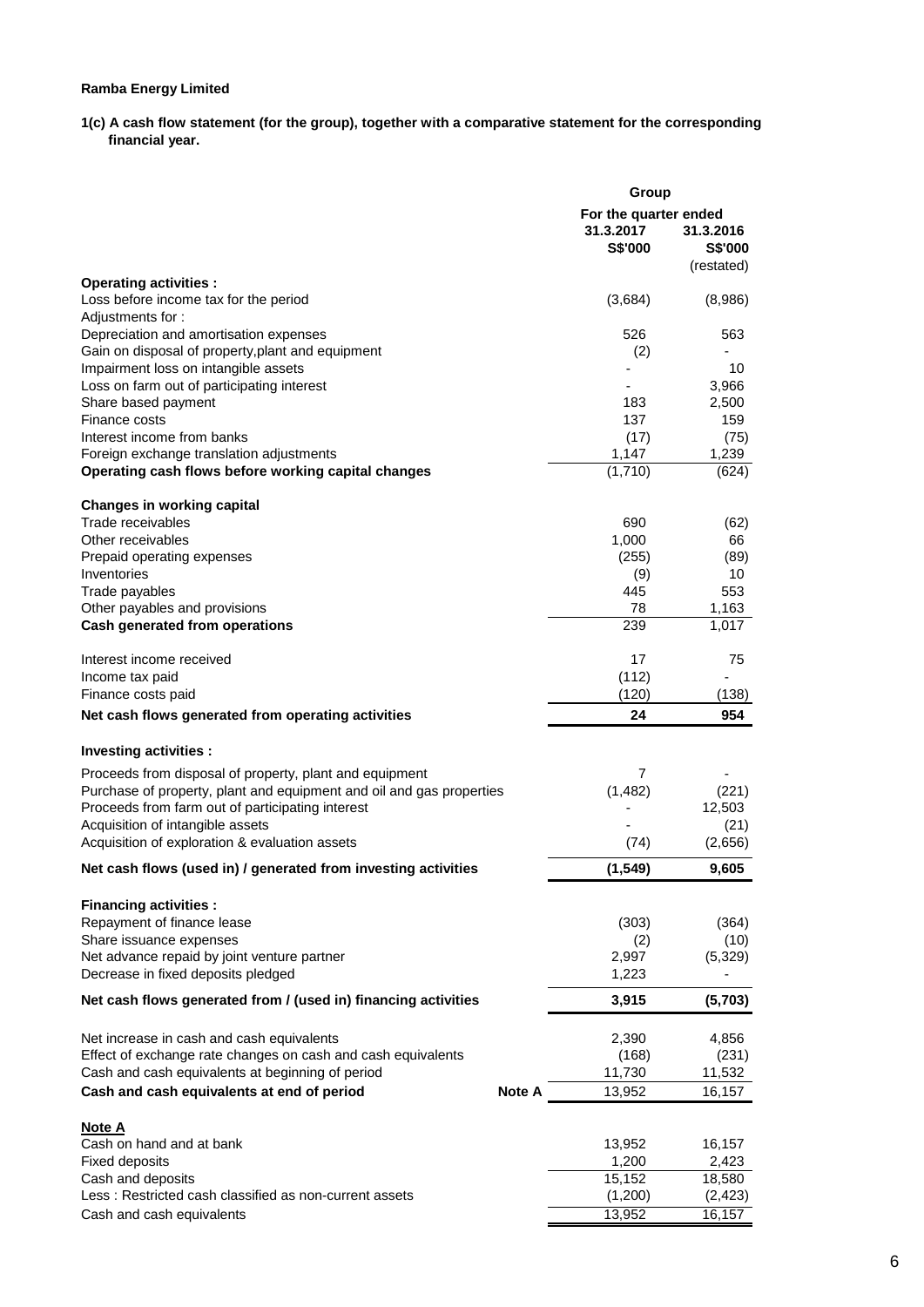1 (d) (i) A statement (for the issuer and group) showing either (i) all changes in equity or (ii) changes in equity other than those arising from capitalisation issues and distributions to shareholders, together with a com **corresponding period of the immediately preceding financial year.**

|                                                            |                            | Attributable to owners of the Company                                      |                             |                               |                                  |                                       |                                           |                          |                                                       |                                                        |                               |                                         |
|------------------------------------------------------------|----------------------------|----------------------------------------------------------------------------|-----------------------------|-------------------------------|----------------------------------|---------------------------------------|-------------------------------------------|--------------------------|-------------------------------------------------------|--------------------------------------------------------|-------------------------------|-----------------------------------------|
| Group                                                      | Total<br>Equity<br>S\$'000 | Equity<br>attributable to<br>owners of the<br>Company,<br>total<br>S\$'000 | Share<br>capital<br>S\$'000 | Treasury<br>shares<br>S\$'000 | Accumulated<br>losses<br>S\$'000 | Other<br>reserves<br>total<br>S\$'000 | Share based<br>payment reserve<br>S\$'000 | Others<br>S\$'000        | Foreign currency<br>translation<br>reserve<br>S\$'000 | Gain on<br>reissuance of<br>treasury shares<br>S\$'000 | Capital<br>reserve<br>S\$'000 | Non controlling<br>interests<br>S\$'000 |
| Opening balance as at 1 January 2017                       | 50,085                     | 52,739                                                                     | 137,886                     | (935)                         | (88, 794)                        | 4,582                                 | 2,395                                     | 406                      | (1, 197)                                              | 2,630                                                  | 348                           | (2,654)                                 |
| Q1                                                         |                            |                                                                            |                             |                               |                                  |                                       |                                           |                          |                                                       |                                                        |                               |                                         |
| Loss for the period                                        | (3,808)                    | (3, 451)                                                                   |                             | $\overline{\phantom{a}}$      | (3, 451)                         |                                       |                                           |                          |                                                       |                                                        |                               | (357)                                   |
| Other comprehensive income                                 |                            |                                                                            |                             |                               |                                  |                                       |                                           |                          |                                                       |                                                        |                               |                                         |
| Re-measurement of defined benefit obligation               | (36)                       | (36)                                                                       |                             |                               |                                  | (36)                                  |                                           | (36)                     |                                                       |                                                        | $\overline{\phantom{a}}$      | $\sim$                                  |
| Exchange differences on translating foreign operations     | (490)                      | (584)                                                                      | $\overline{\phantom{a}}$    |                               |                                  | (584)                                 |                                           | $\overline{\phantom{a}}$ | (584)                                                 | $\overline{\phantom{a}}$                               | $\overline{\phantom{a}}$      | 94                                      |
| Total comprehensive (loss) / income for the period         | (4, 334)                   | (4,071)                                                                    | $\blacksquare$              | $\blacksquare$                | (3, 451)                         | (620)                                 |                                           | (36)                     | (584)                                                 | $\sim$                                                 | $\blacksquare$                | (263)                                   |
| Contributions by and distributions to owners               |                            |                                                                            |                             |                               |                                  |                                       |                                           |                          |                                                       |                                                        |                               |                                         |
| Issuance of shares pursuant to RGPSP                       |                            | $\overline{\phantom{a}}$                                                   | 338                         |                               | 470                              | (808)                                 | (808)                                     |                          |                                                       |                                                        | $\overline{\phantom{a}}$      | $\sim$                                  |
| Grant of equity settled share based payment to employees   | 183                        | 183                                                                        |                             |                               | $\overline{\phantom{a}}$         | 183                                   | 183                                       |                          |                                                       |                                                        | $\overline{\phantom{a}}$      | $\sim$                                  |
| Share issuance expenses                                    | (2)                        | (2)                                                                        | (2)                         |                               |                                  | $\sim$                                |                                           |                          |                                                       | $\overline{\phantom{a}}$                               | $\overline{\phantom{a}}$      | $\sim$                                  |
| Total contributions by and distributions to owners         | 181                        | 181                                                                        | 336                         |                               | 470                              | (625)                                 | (625)                                     |                          |                                                       |                                                        |                               |                                         |
| Total transactions with owners in their capacity as owners | 181                        | 181                                                                        | 336                         | $\blacksquare$                | 470                              | (625)                                 | (625)                                     |                          |                                                       | ٠                                                      | $\blacksquare$                |                                         |
| Closing balance as at 31 March 2017                        | 45,932                     | 48,849                                                                     | 138,222                     | (935)                         | (91, 775)                        | 3,337                                 | 1,770                                     | 370                      | (1,781)                                               | 2,630                                                  | 348                           | (2,917)                                 |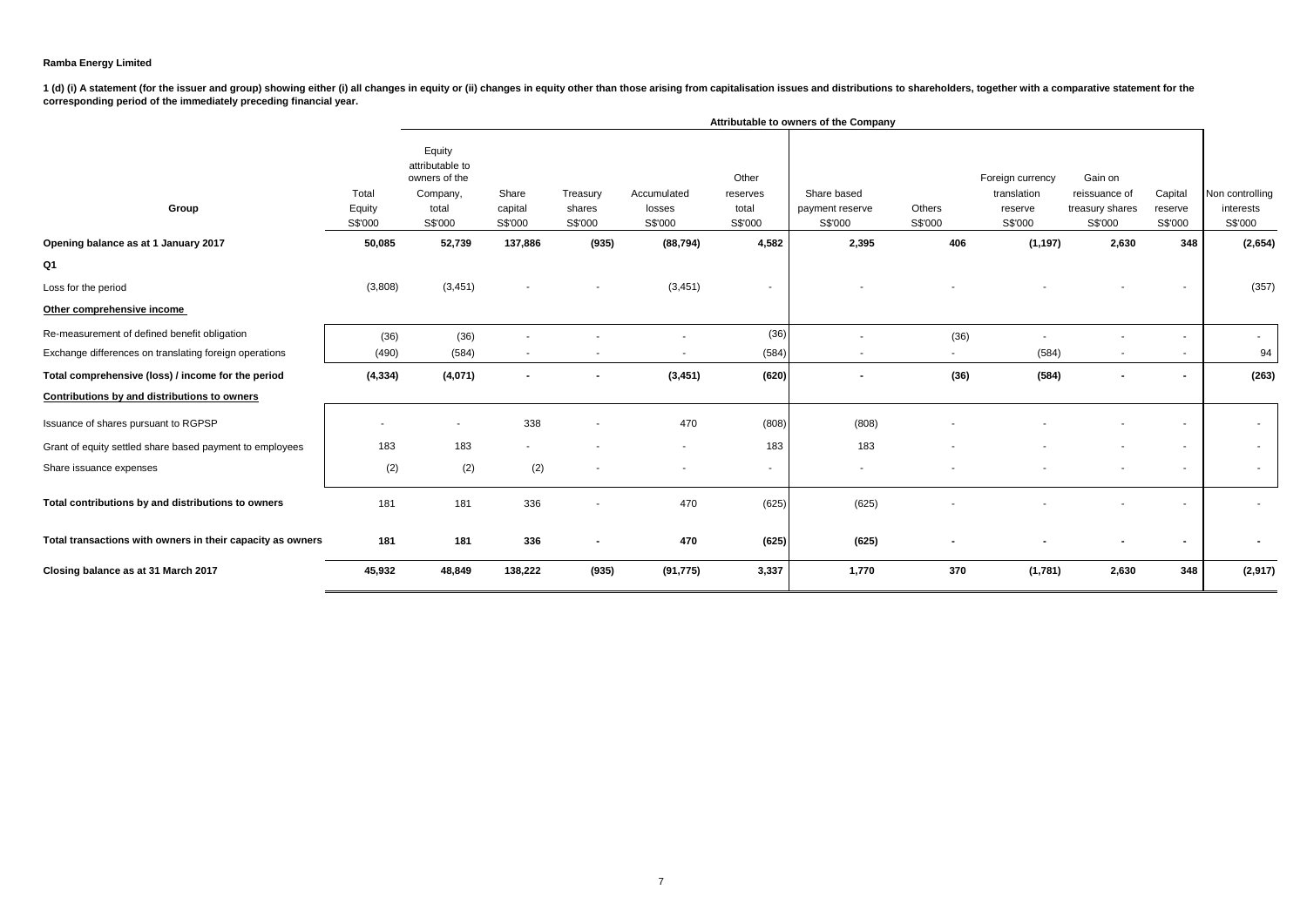1 (d) (i) A statement (for the issuer and group) showing either (i) all changes in equity or (ii) changes in equity other than those arising from capitalisation issues and distributions to shareholders, together with a com **statement for the corresponding period of the immediately preceding financial year.**

|                                                               |                            | Attributable to owners of the Company                                      |                             |                               |                                  |                                       |                                           |                   |                                                       |                                                        |                               |                                         |
|---------------------------------------------------------------|----------------------------|----------------------------------------------------------------------------|-----------------------------|-------------------------------|----------------------------------|---------------------------------------|-------------------------------------------|-------------------|-------------------------------------------------------|--------------------------------------------------------|-------------------------------|-----------------------------------------|
| Group                                                         | Total<br>Equity<br>S\$'000 | Equity<br>attributable to<br>owners of the<br>Company,<br>total<br>S\$'000 | Share<br>capital<br>S\$'000 | Treasury<br>shares<br>S\$'000 | Accumulated<br>losses<br>S\$'000 | Other<br>reserves<br>total<br>S\$'000 | Share based<br>payment reserve<br>S\$'000 | Others<br>S\$'000 | Foreign currency<br>translation<br>reserve<br>S\$'000 | Gain on<br>reissuance of<br>treasury shares<br>S\$'000 | Capital<br>reserve<br>S\$'000 | Non controlling<br>interests<br>S\$'000 |
| Opening balance as at 1 January 2016                          | 65,478                     | 67,209                                                                     | 123,601                     | (935)                         | (65, 574)                        | 10,117                                | 3,961                                     | 175               | 3,003                                                 | 2,630                                                  | 348                           | (1,731)                                 |
| Q1                                                            |                            |                                                                            |                             |                               |                                  |                                       |                                           |                   |                                                       |                                                        |                               |                                         |
| Loss for the period                                           | (8, 855)                   | (8, 854)                                                                   |                             |                               | (8, 854)                         |                                       |                                           |                   |                                                       |                                                        |                               | (1)                                     |
| Other comprehensive income                                    |                            |                                                                            |                             |                               |                                  |                                       |                                           |                   |                                                       |                                                        |                               |                                         |
| Re-measurement of defined benefit obligation                  | 77                         | 77                                                                         | $\overline{\phantom{a}}$    |                               | $\overline{\phantom{m}}$         | 77                                    |                                           | 77                | $\sim$                                                |                                                        |                               | $\sim$                                  |
| Exchange differences on translating foreign operations        | (2,027)                    | (2, 103)                                                                   |                             |                               |                                  | (2, 103)                              |                                           |                   | (2, 103)                                              |                                                        |                               | 76                                      |
| Total comprehensive income / (loss) for the period            | (10, 805)                  | (10, 880)                                                                  | $\blacksquare$              |                               | (8, 854)                         | (2,026)                               |                                           | 77                | (2, 103)                                              |                                                        | ۰.                            | 75                                      |
| Contributions by and distributions to owners                  |                            |                                                                            |                             |                               |                                  |                                       |                                           |                   |                                                       |                                                        |                               |                                         |
| Issuance of shares pursuant to RGPSP                          | 2,050                      | 2,050                                                                      | 2,635                       |                               | 908                              | (1, 493)                              | (1, 493)                                  |                   |                                                       |                                                        |                               |                                         |
| Grant of equity settled share based payment to employees      | 442                        | 442                                                                        | ٠                           |                               | ٠                                | 442                                   | 442                                       |                   |                                                       |                                                        |                               | $\sim$                                  |
| Share issuance expenses                                       | (10)                       | (10)                                                                       | (10)                        | $\sim$                        | $\blacksquare$                   | $\sim$                                | $\sim$                                    |                   |                                                       |                                                        | $\overline{\phantom{a}}$      | $\sim$                                  |
| Total contributions by and distributions to owners            | 2,482                      | 2,482                                                                      | 2,625                       |                               | 908                              | (1,051)                               | (1,051)                                   |                   |                                                       |                                                        |                               |                                         |
| Total transactions with owners in their capacity as<br>owners | 2,482                      | 2,482                                                                      | 2,625                       | $\blacksquare$                | 908                              | (1,051)                               | (1,051)                                   | $\blacksquare$    |                                                       |                                                        |                               |                                         |
| Closing balance as at 31 March 2016                           | 57,155                     | 58,811                                                                     | 126,226                     | (935)                         | (73, 520)                        | 7,040                                 | 2,910                                     | 252               | 900                                                   | 2,630                                                  | 348                           | (1,656)                                 |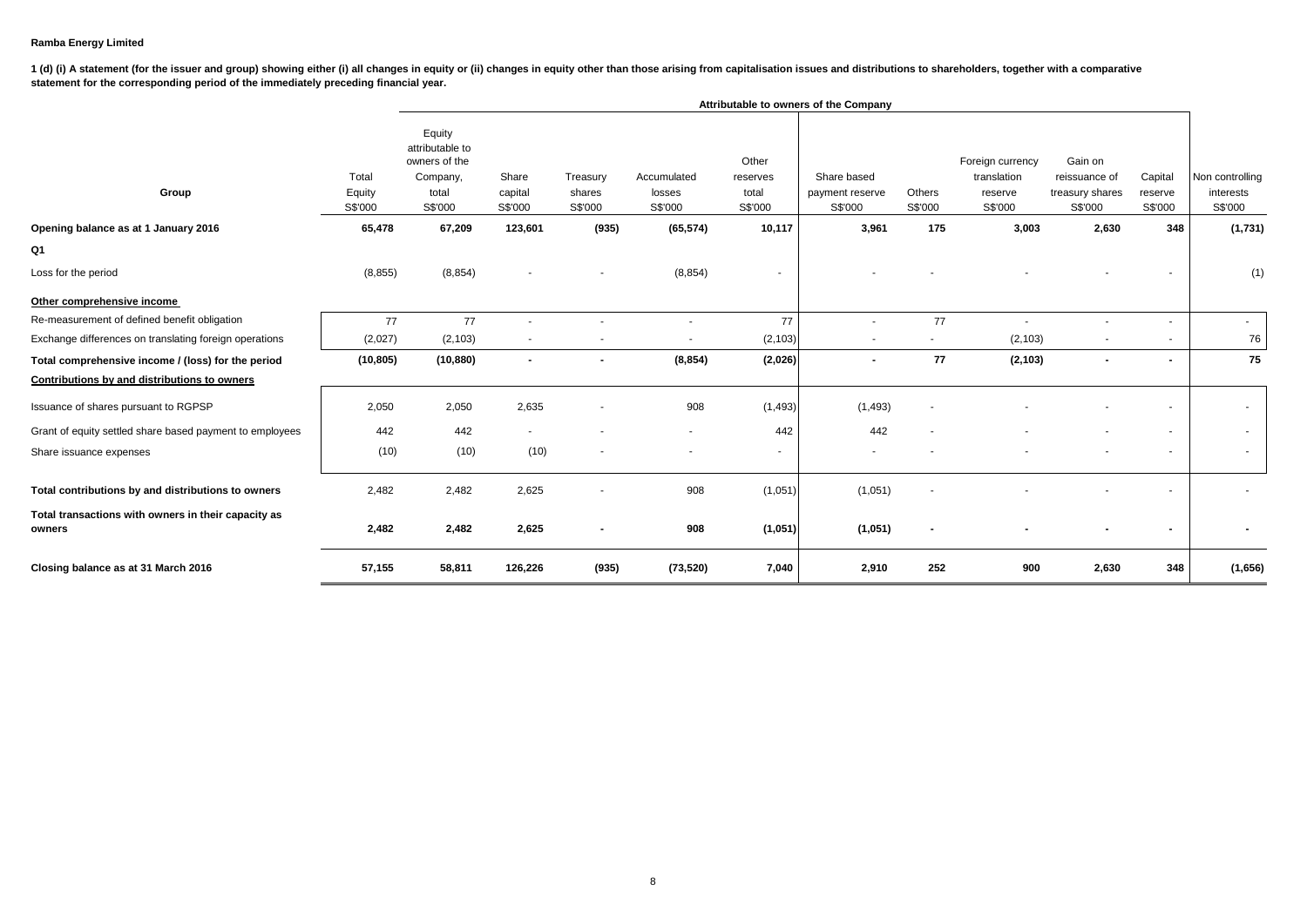**1 (d) (i) A statement (for the issuer and group) showing either (i) all changes in equity or (ii) changes in equity other than those arising from capitalisation issues and distributions to shareholders, together with a comparative statement for the corresponding period of the immediately preceding financial year.**

|                                                            |         |         |                |                          | Other                    |                 | Gain on         |
|------------------------------------------------------------|---------|---------|----------------|--------------------------|--------------------------|-----------------|-----------------|
|                                                            | Equity  | Share   | Treasury       | Accumulated              | reserve                  | Share based     | reissuance of   |
| Company                                                    | total   | capital | shares         | losses                   | total                    | payment reserve | treasury shares |
|                                                            | S\$'000 | S\$'000 | S\$'000        | S\$'000                  | S\$'000                  | S\$'000         | S\$'000         |
|                                                            |         |         |                |                          |                          |                 |                 |
| Opening balance as at 1 January 2017                       | 101,893 | 137,886 | (935)          | (40, 083)                | 5,025                    | 2,395           | 2,630           |
| Q <sub>1</sub>                                             |         |         |                |                          |                          |                 |                 |
| Loss for the period                                        | (2,045) |         |                | (2,045)                  | $\overline{\phantom{a}}$ |                 |                 |
| Total comprehensive loss for the period                    | (2,045) |         |                | (2,045)                  | $\blacksquare$           |                 |                 |
| Contributions by and distributions to owners               |         |         |                |                          |                          |                 |                 |
| Issuance of shares pursuant to RGPSP                       | (158)   | 338     |                | 312                      | (808)                    | (808)           |                 |
| Grant of equity settled share based payment to employees   | 183     |         | $\blacksquare$ | $\overline{\phantom{a}}$ | 183                      | 183             |                 |
| Share issuance expenses                                    | (2)     | (2)     |                | $\overline{a}$           | $\overline{\phantom{a}}$ |                 |                 |
| Total transactions with owners in their capacity as owners | 23      | 336     |                | 312                      | (625)                    | (625)           |                 |
| Balance as at 31 March 2017                                | 99,871  | 138,222 | (935)          | (41, 816)                | 4,400                    | 1,770           | 2,630           |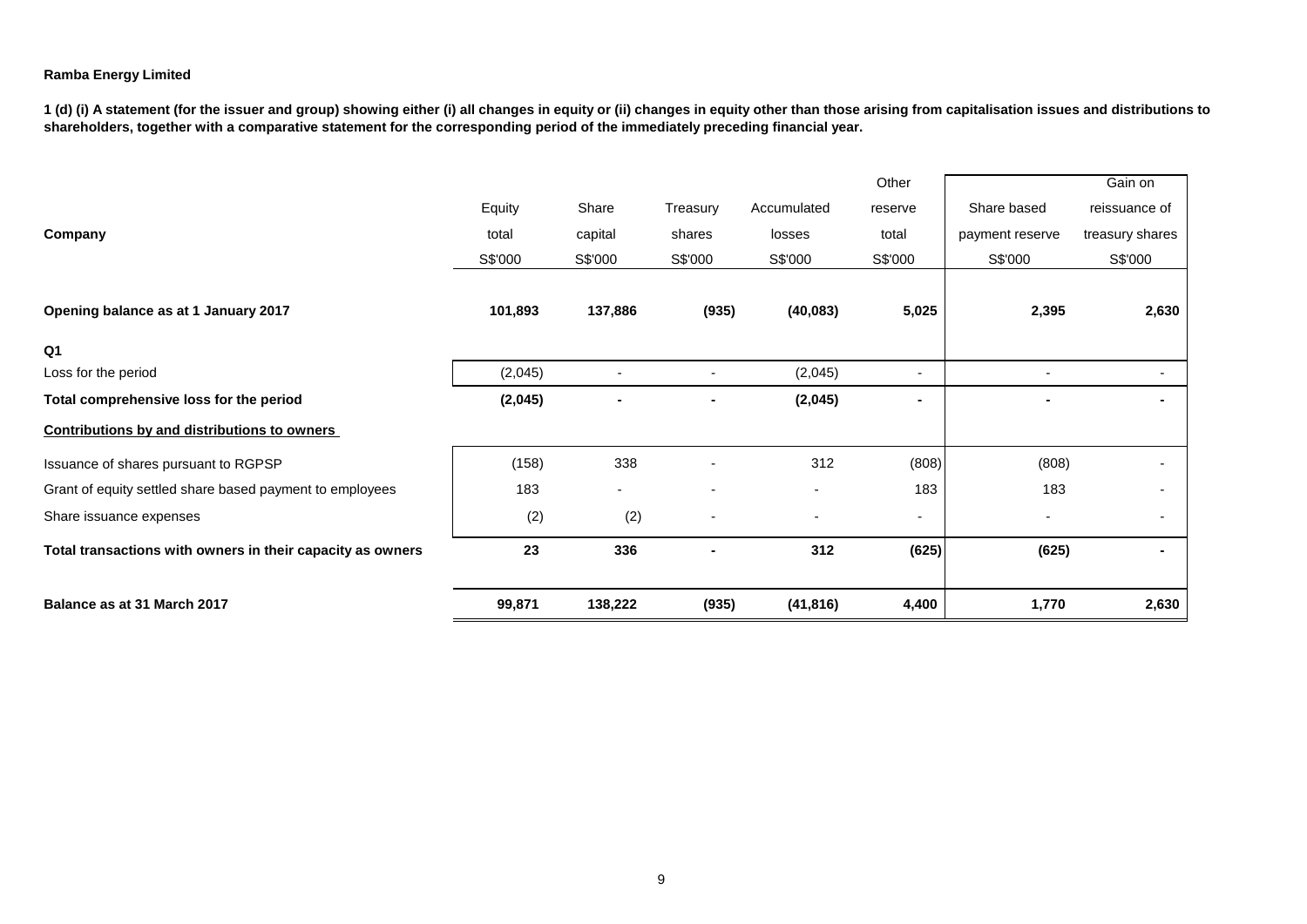**1 (d) (i) A statement (for the issuer and group) showing either (i) all changes in equity or (ii) changes in equity other than those arising from capitalisation issues and distributions to**  shareholders, together with a comparative statement for the corresponding period of the immediately preceding financial year.

|                                                            |          |         |          |             | Other                    |                 | Gain on         |
|------------------------------------------------------------|----------|---------|----------|-------------|--------------------------|-----------------|-----------------|
|                                                            | Equity   | Share   | Treasury | Accumulated | reserve                  | Share based     | reissuance of   |
| Company                                                    | total    | capital | shares   | losses      | total                    | payment reserve | treasury shares |
|                                                            | S\$'000  | S\$'000 | S\$'000  | S\$'000     | S\$'000                  | S\$'000         | S\$'000         |
| Opening balance as at 1 January 2016                       | 94,644   | 123,601 | (935)    | (34, 613)   | 6,591                    | 3,961           | 2,630           |
| Q <sub>1</sub>                                             |          |         |          |             |                          |                 |                 |
| Loss for the period                                        | (4,290)  |         |          | (4,290)     | $\overline{\phantom{a}}$ |                 |                 |
| Total comprehensive income for the period                  | (4, 290) |         |          | (4, 290)    | -                        |                 |                 |
| Contributions by and distributions to owners               |          |         |          |             |                          |                 |                 |
| Issuance of shares pursuant to RGPSP/RGSOS                 | 1,761    | 2,635   |          | 619         | (1, 493)                 | (1, 493)        |                 |
| Grant of equity settled share based payment to employees   | 442      |         |          |             | 442                      | 442             |                 |
| Share issuance expenses                                    | (10)     | (10)    |          |             | ۰                        |                 |                 |
| Total transactions with owners in their capacity as owners | 2,193    | 2,625   |          | 619         | (1,051)                  | (1,051)         |                 |
| Closing balance as at 31 March 2016                        | 92,547   | 126,226 | (935)    | (38, 284)   | 5,540                    | 2,910           | 2,630           |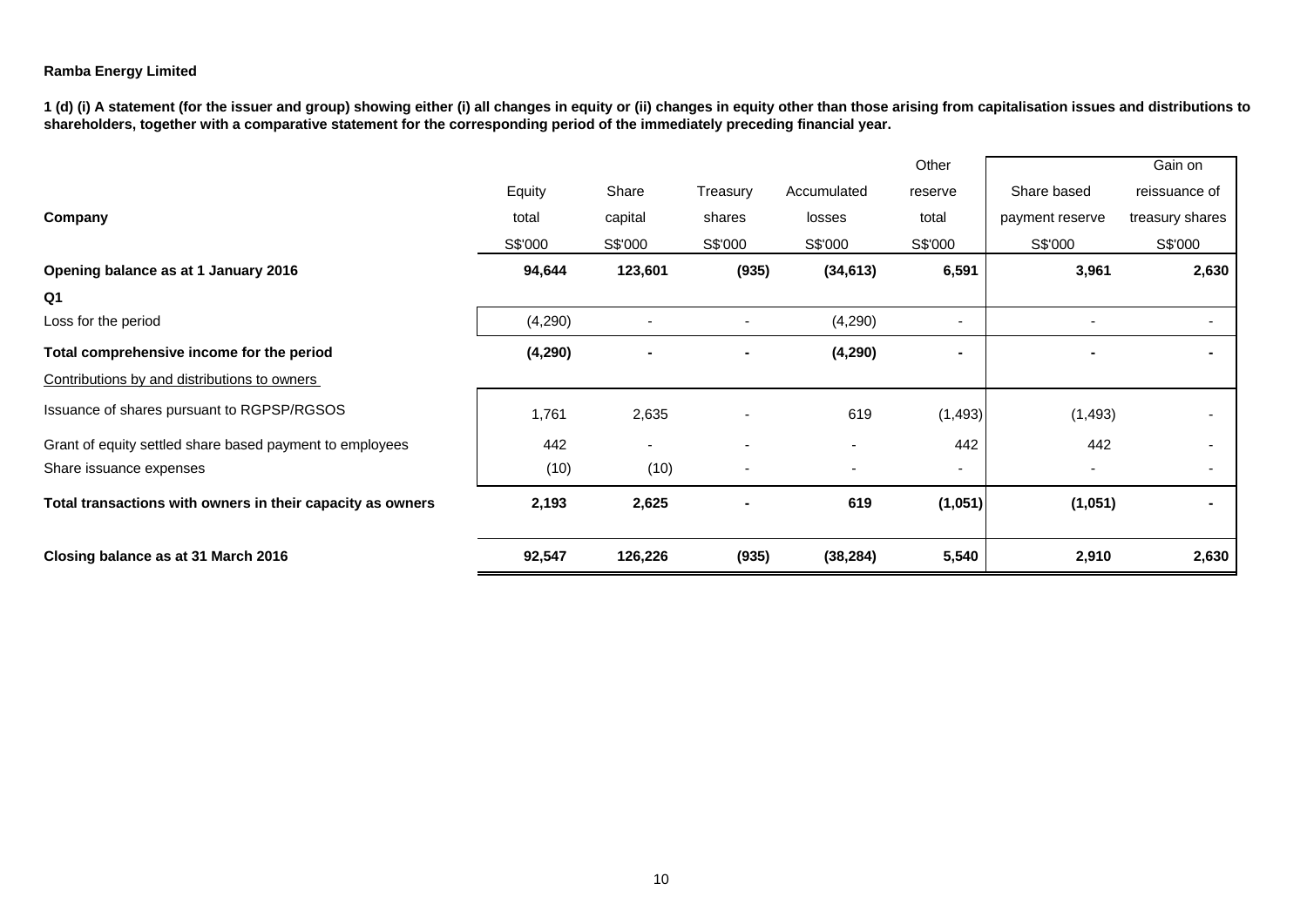**1 (d)(ii) Details of any changes in the company's share capital arising from rights issue, bonus issue, share buy-backs, exercise of share options or warrants, conversion of other issues of equity securities, issue of shares for cash or as consideration for acquisition or for any other purpose since the end of the previous period reported on. State also the number of shares that may be issued on conversion of all the outstanding convertibles as at the end of the current financial period reported on and as at the end of the corresponding period of the immediately preceding financial year. State also the number of shares held as treasury shares and the number of subsidiary holdings, if any, and the percentage of the aggregate number of treasury shares and subsidiary holdings held against the total number of shares outstanding in a class that is listed as at the end of the current financial period reported on and as at the end of the corresponding period of the immediately preceding financial year.**

In Q12017, the Company issued 2,113,692 under Ramba Group Performance Share Plan by way of new shares.

|                                                                                                                        | As at<br>31 March 17 | As at<br>31-Dec-16 |
|------------------------------------------------------------------------------------------------------------------------|----------------------|--------------------|
| The number of shares that may be issued on RGPSP and<br>exercise of share options outstanding at the end of the period | 12.835.221           | 14.986.429         |

**1(d) (iii) To show the total number of issued shares excluding treasury shares as at the end of the current financial year end as at the end of the immediately preceding year.** 

|                                                                           | As at<br>31 March 17          | As at<br>31-Dec-16            |
|---------------------------------------------------------------------------|-------------------------------|-------------------------------|
| Total number of ordinary shares<br>Treasury shares                        | 127,379,250<br>(11, 148, 000) | 127,379,250<br>(11, 148, 000) |
| Release of treasury shares for utilisation pursuant to share<br>placement | 9,340,785                     | 9,340,785                     |
| Subtotal                                                                  | (1,807,215)                   | (1,807,215)                   |
| New issuance of shares                                                    | 382,253,669                   | 382,253,669                   |
| Share issuance under the Performance Share Plan & Option                  |                               |                               |
| Scheme                                                                    | 39,803,910                    | 37.690.218                    |
| Total number of ordinary shares after treasury shares                     | 547,629,614                   | 545.515.922                   |

#### **1(d) (iv) A statement showing all sales, transfers, cancellation and/or use of treasury shares as at the end of the current financial year reported on.**

| The movement of treasury shares is as follow |           |
|----------------------------------------------|-----------|
| As at 1 January 2017                         | 1.807.215 |
| Re-issuance of treasury shares               |           |
| As at 31 March 2017                          | 1.807.215 |

#### **1(d) (v) A statement showing all sales, transfers , cancellation and / or use of subsidiary holdings as at the end of the current financial period reported on**

Not applicable

#### **2 Whether the figures have been audited or reviewed and in accordance with which auditing standard or practice.**

The figures have not been audited nor reviewed.

#### **3 Where the figures have been audited or reviewed, the auditors' report (including any qualifications or emphasis of a matter)**

Not applicable.

**4**

#### **Whether the same accounting policies and methods of computation as in the issuer's most recently audited annual financial statements have been applied.**

The Group has applied the same accounting policies and methods of computation in the preparation of the financial statements for the current reporting period compared with those of the audited financial statements as at 31 December 2016.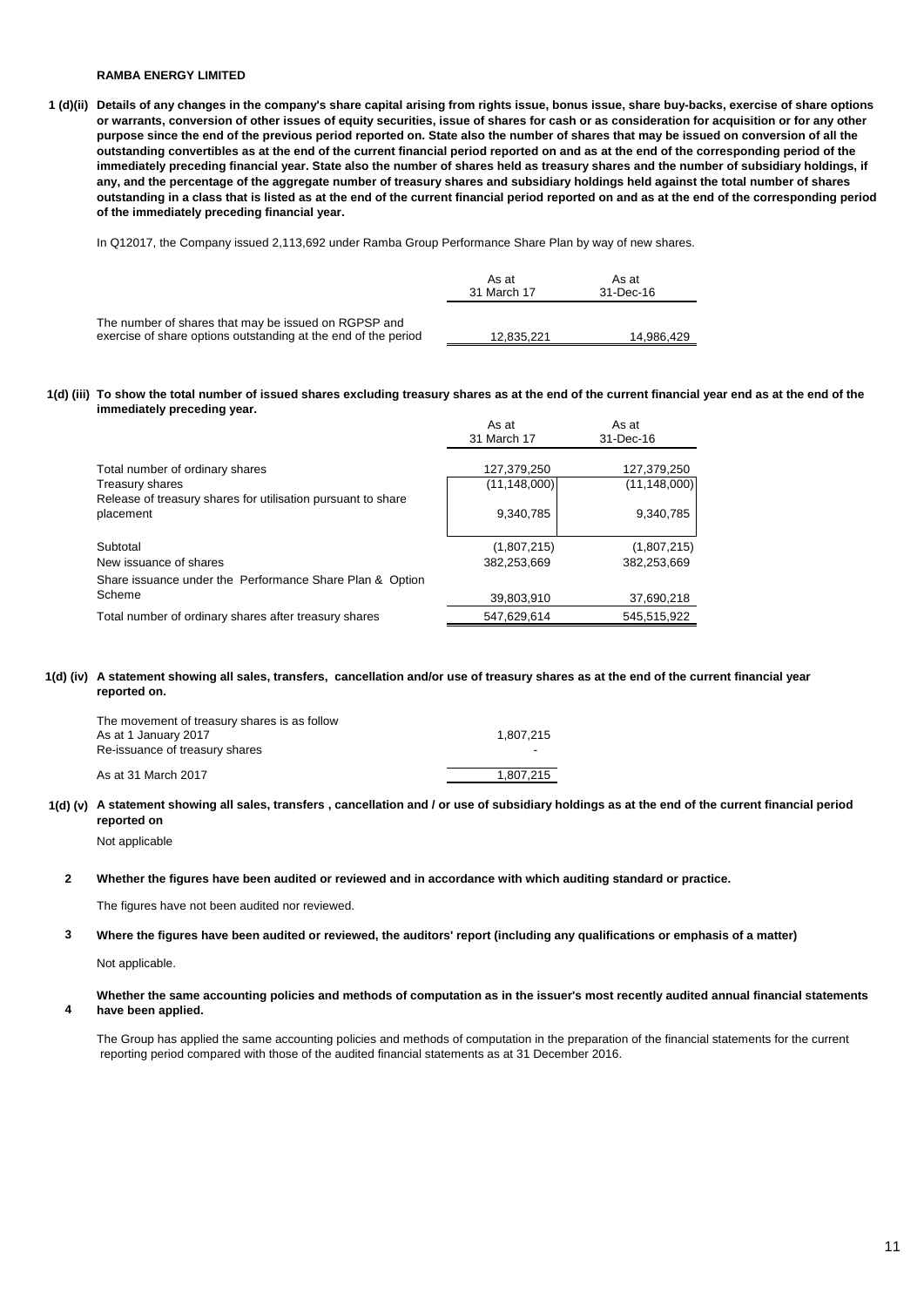**5 If there are any changes in the accounting policies and methods of computation, including any required by an accounting standard, what has changed, as well as the reasons for, and the effect of, the change.**

On 1 January 2017, the Group has adopted all the applicable new and revised Financial Reporting Standards ("FRS") and Interpretations of Financial Reporting Standards ("INT FRS") promulgated by the Accounting Standards Council that are effective for annual period beginning on or after 1 January 2017. The adoption of the new accounting standards have no material effect on the financial results of the Group and Company.

#### **6 Earnings per ordinary share of the group for the current financial period reported on and the corresponding period of the immediately preceding financial year after deducting any provision for preference dividends.**

| Earning per share (EPS)                                | Group                |                  |  |
|--------------------------------------------------------|----------------------|------------------|--|
|                                                        | for the period ended |                  |  |
|                                                        | 31 March 2017        | 31 December 2016 |  |
| Based on the weighted average number of shares (cents) |                      |                  |  |
| - net loss attributable to shareholders                | (0.63)               | (1.89)           |  |
| Weighted average number of shares                      | 546,471,938          | 467,999,350      |  |
| On a fully diluted basis                               |                      |                  |  |
| - net loss attributable to shareholders                | (0.63)               | (1.89)           |  |
| Weighted average number of shares                      | 546,471,938          | 467,999,350      |  |

During the period ended 31 March 2017, diluted earnings per share is calculated on the same basis as basic earnings per share as there are no dilutive potential ordinary shares as at 31 March 2017.

#### **7 Net assets value (for the issuer and group) per ordinary share based on issued share capital at the end of the : (a) current financial period reported on : and**

**(b) immediately preceding financial year** 

| Net Assets Value (NAV) | Group         |                  | Company       |                  |
|------------------------|---------------|------------------|---------------|------------------|
|                        | 31 March 2017 | 31 December 2016 | 31 March 2017 | 31 December 2016 |
| No of ordinary shares  | 547.629.614   | 545.515.922      | 547.629.614   | 545.515.922      |
| NAV (In cents)         | 8.92          | 9.67             | 18.24         | 18.68            |

**8 A review of the performance of the group, to the extend necessary for a reasonable understanding of the group's business. It must include a discussion of the following :** 

**(a) any significant factors that affected the turnover, costs, and earnings of the group for the current**

 **financial period reported on, (where applicable ) seasonal or cyclical factors; and**

**(b) any material factors that affected the cash flow, working capital, assets or liabilities of the group during the current financial period reported on** 

#### **Group Income Review**

#### **Q1 2017 vs Q1 2016**

The Group revenue in Q1 2017 at S\$14.4 million was lower by S\$1.0 million compared to revenue in corresponding period of prior year of S\$15.4 million. The logistics and rental segment recorded a lower revenue of S\$0.5 million and \$0.3 million respectively; these were mainly due to lower volume for logistics and vacant floors in the quarter year-on-year ("y-o-y").

The net loss after tax attributable to shareholders in Q1 2017 was S\$3.5 million versus a loss of S\$8.9 million in corresponding period of the preceding year. The lower loss was mainly attributable to the provisional loss on farm out recognised in Q1 2016 and lower costs & operating expenses.

Total costs and operating expenses , excluding provisional loss on farm out of S\$4.0 million , was lower by S\$2.4 million mainly due to the following - (a) lower salaries & employee benefits of S\$1.9 million mainly due to the share vesting in March 2016 ; (b) lower other operating expenses of S\$0.4 million mainly from lower professional fees.

Income tax was higher than the corresponding period by S\$0.3 million due to deferred tax adjustment arising from the impairment loss on oil and gas properties in corresponding period y-o-y.

#### **Group Balance Sheet Review**

Non current assets decreased by S\$1.9 million to S\$62.4 million mainly due to release of fixed deposit pledge with bank of \$1.2 million and lower exploration and evaluation assets due to revaluation as a result of weakening USD.

Current assets reduced by S\$1.5 million mainly from the other receivables of S\$3.3 million as a result of repayment of cash call from a joint venture partner offset with the increase in cash from the release of fixed deposit pledged.

Current liabilities increased by S\$1.4 million mainly due to cash call advance by a joint venture partner.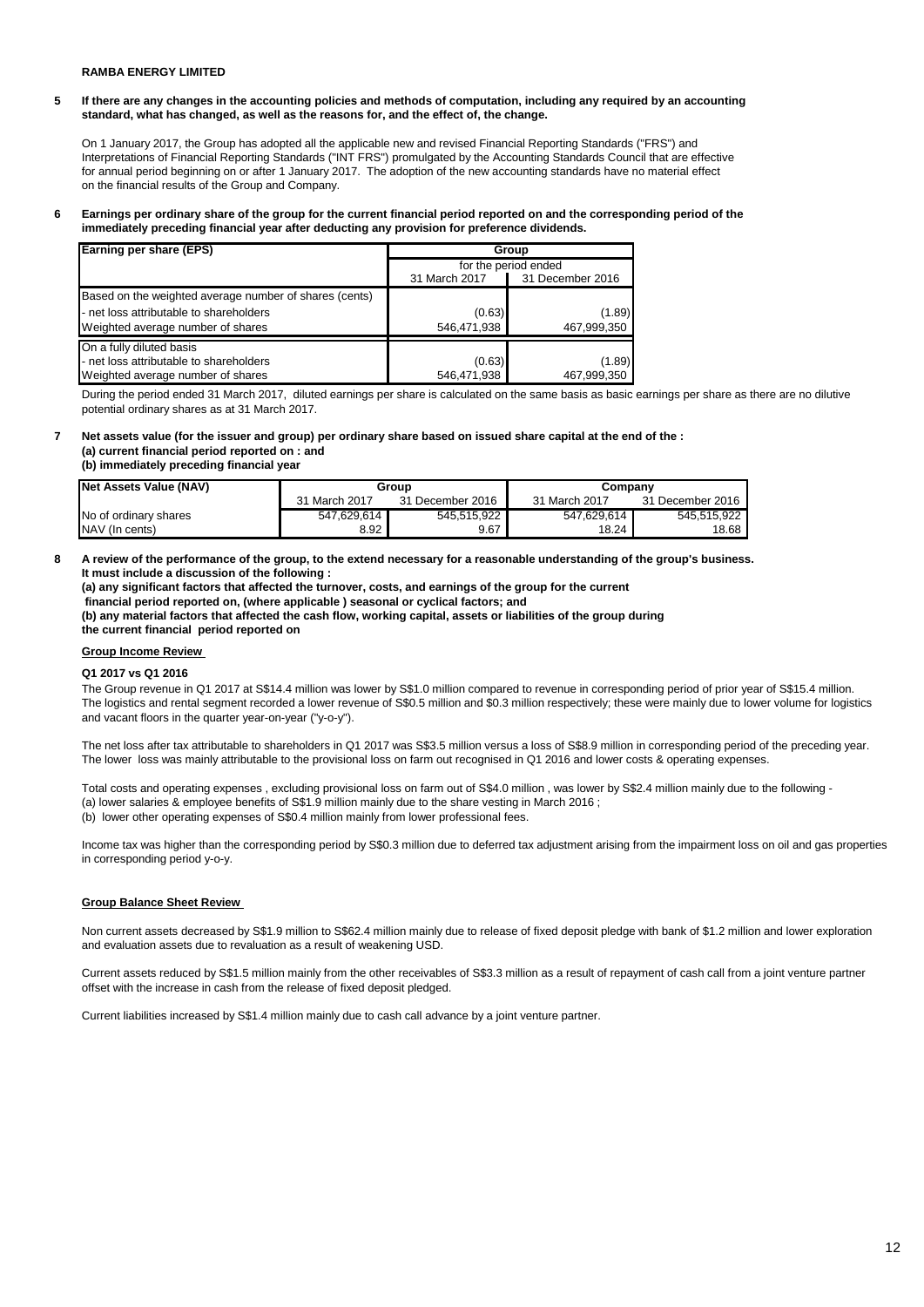#### **Group Cashflow Statement Review**

For the period ended Q1 2017, the Group's cash flow from operating activities reduced by S\$0.9 million mainly due to increased activities of Lemang block. Lower cash flow from investing activities was mainly due to farm out proceeds received in previous quarter y-o-y. This was offset with higher cash flow from financing activities of S\$9.6 million mainly from the repayment of cash call advance by a joint venture partner.

**9 Where a forecast, or a prospect statement, has been previously disclosed to shareholders, any variance between it and the actual results** 

Not applicable.

**10 A commentary at the date of the announcement of the significant trends and competitive conditions of the industry in which the group operates and any known factors or events that may affect the group in the next reporting period and the next 12 months.** 

### **Oil and Gas Business**

The Group had spud in for its first development well on 11 May 2017 at approximately 10pm. The Group plans to drill four more wells to increase production and further develop the Akatara field in Lemang block. We also plan to construct additional well pads and expect to complete the FEED (Front End Engineering and Design) study for an export pipeline.

As West Jambi field is still in the exploration phase, the Group will continue to incur high capital costs to carry out the necessary exploration activities. Given the volatility in oil prices, we will continue to review our costs and asset portfolio.

Oil and gas is still a significant component in the Indonesian fiscal budget, the government will likely adopt policies to increase its production and provable reserves, the Group is confident of the long term prospect of its Indonesian oil & gas business.

#### **Logistics Business**

Our renewed focus on growth has started to deliver new wins and a stronger pipeline of opportunities. Operating margins remained on an improving trend despite strong headwinds in our cost base.

Whilst the economic backdrop is still fragile, we are seeing some encouraging signs and remain committed to growing our segment in 2017.

#### **11 Dividend**

(a) Current Financial Period Reported On Any dividend declared for the current financial period reported on ? No

(b) Corresponding Period of the Immediately Preceding Financial Year Any dividend declared for the corresponding period of the immediately preceding financial year ? No

(c) Date Payable - Not Applicable (d) Books closure date - Not Applicable

#### **12 If no dividend has been declared (recommended), a statement to that effect.**

No dividend for period ended 31 March 2017 is recommended.

**13 If the Group has obtained a general mandate from shareholders for Interested Person Transactions ("IPT"), the aggregate value of such transactions as required under Rule 920(1)(a)(ii). If no IPT mandate has been obtained, a statement to that effect.** 

No IPT general mandate has been obtained from the shareholders.

**14 Please disclose the status on the use of proceeds raised from IPO and any offerings pursuant to Chapter 8 and whether the use of proceeds is in accordance with the stated use. Where the proceeds have been used for working capital purpose, a breakdown with specific details on how the proceeds have been applied must be disclosed.**  Not applicable